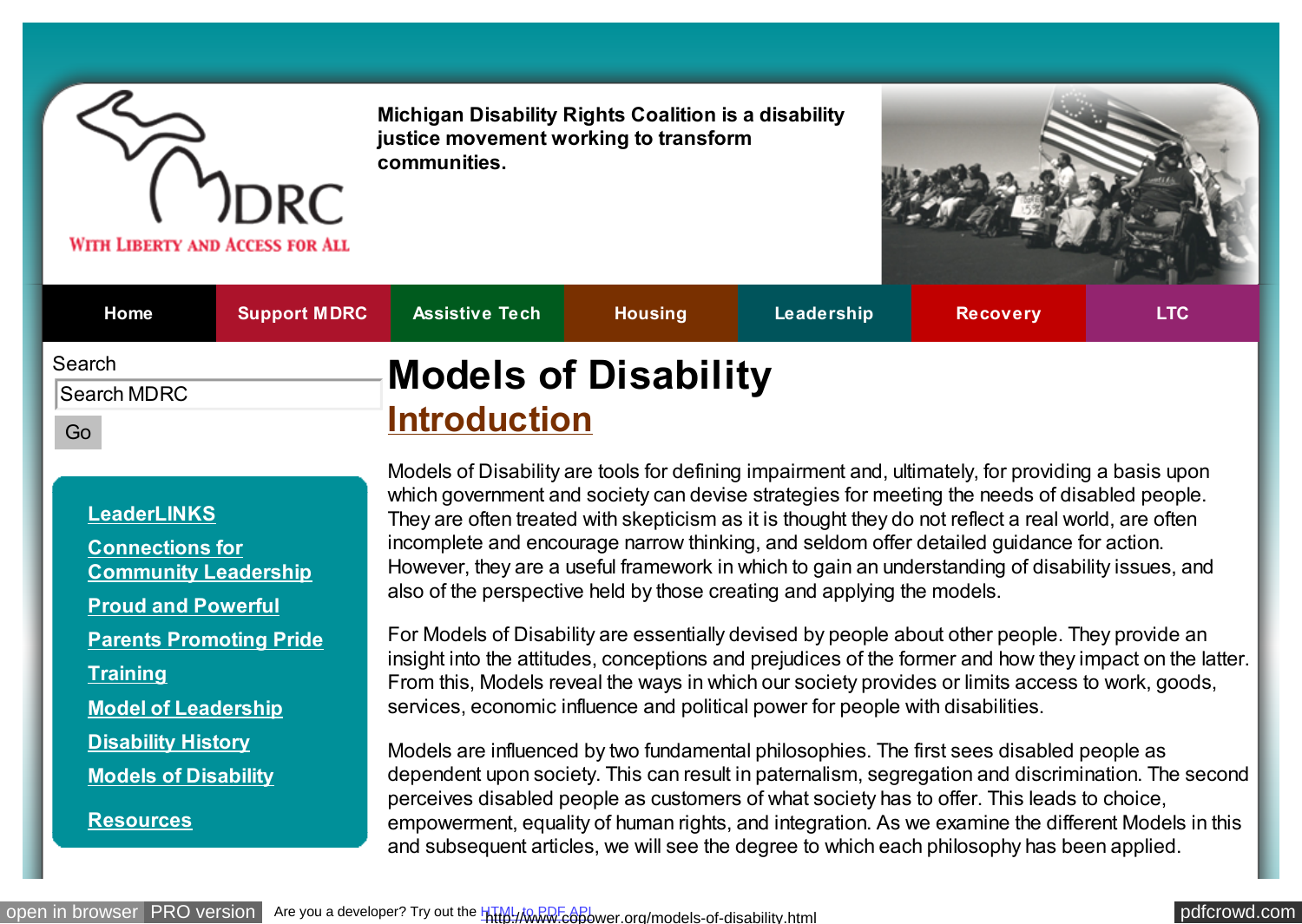We should not see the Models as a series of exclusive options with one superior to or replacing previous sets. Their development and popularity provides us with a continuum on changing social attitudes to disability and where they are at a given time. Models change as society changes. Given this degree of understanding, our future objective should be to develop and operate a cluster of models, which will empower people with disabilities, giving them full and equal rights alongside their fellow citizens.

### **[Social Model of Disability](http://www.copower.org/models-of-disability/182-social-model-of-disability.html) Definition 1**

The Social Model views disability as a consequence of environmental, social and attitudinal

barriers that prevent people with impairments from maximum participation in society. It is best summarized in the definition of disability from the Disabled Peoples' International:

"the loss or limitation of opportunities to take part in the normal life of the community on an equal level with others, due to physical or social barriers."

Its philosophy originates in US civil rights movement and has been championed by The British Council of Organizations of Disabled People and Rights Now, which calls for self-determination. It is advocated in the UK by leading thinkers such as Dr Steven Duckworth and Bert Massie and has been the guiding light for the The Local Government Management Board and the establishment of the new Commission for Disabled People.

It is also referred to as the Minority-Group Model of Disability. This argues from a socio-political viewpoint that disability stems from the failure of society to adjust to meet the needs and aspirations of a disabled minority. This presents a radically different perspective on disability issues and parallels the doctrine of those concerned with racial equality that "racism is a problem of whites from which blacks suffer." If the problem lies with society and the environment, then society and environment must change. If a wheelchair user cannot use a bus, the bus must be redesigned.

To support the argument, short-sighted people living in the UK are not classified as disabled. Eyetests and visual aids – which are either affordable or freely available – means that this impairment does not prevent them participating fully in the life of the community. If, however, they live in a thirdworld country where such eye-care is not available they are severely disabled. The inability to read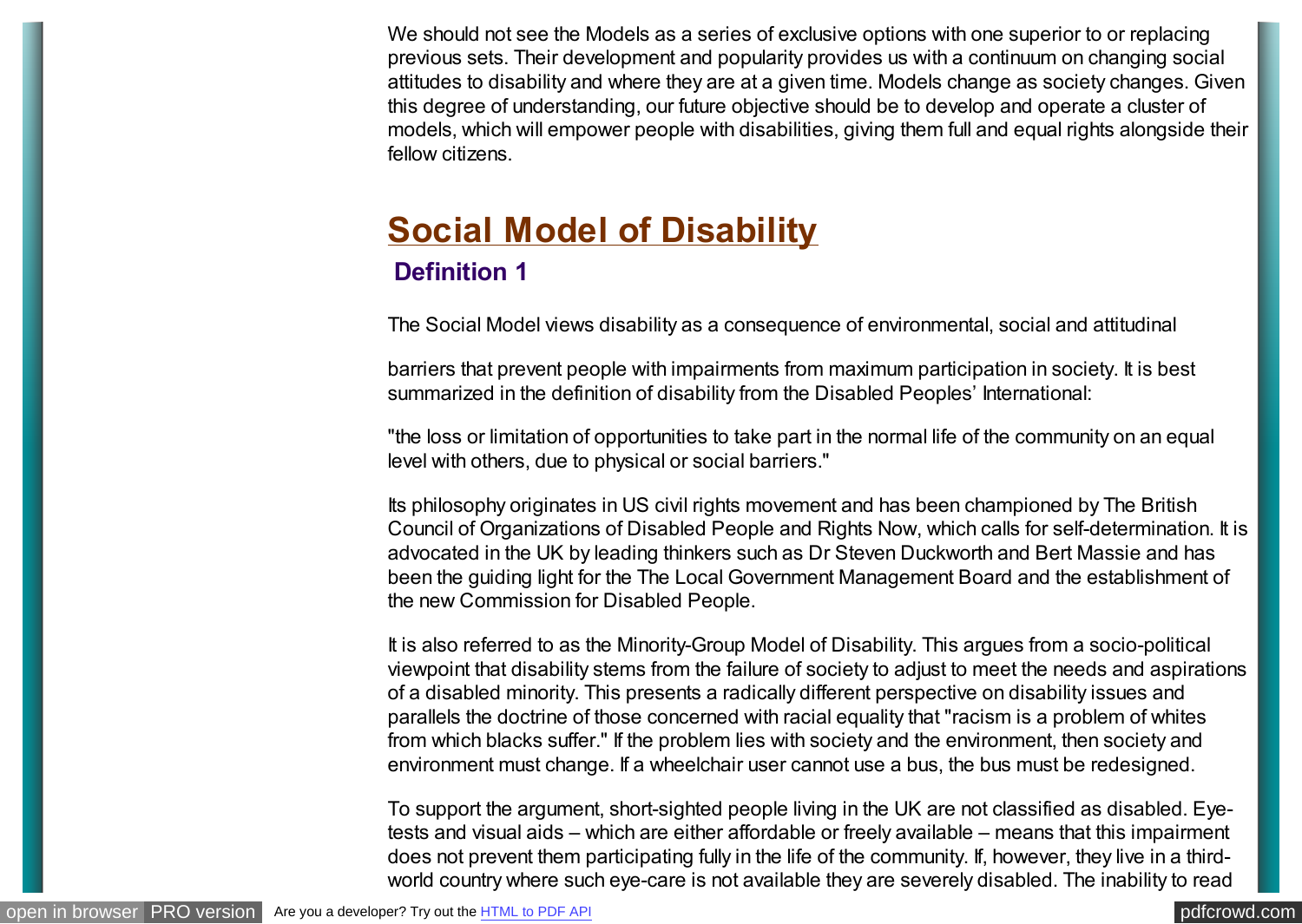and subsequently learn and gather information would be counted as a severe impairment in any society.

This Model implies that the removal of attitudinal, physical and institutional barriers will improve the lives of disabled people, giving them the same opportunities as others on an equitable basis. Taken to its logical conclusion, there would be no disability within a fully developed society.

The strength of this Model lies in its placing the onus upon society and not the individual. At the same time it focuses on the needs of the individual whereas the Medical Model uses diagnoses to produce categories of disability, and assumes that people with the same impairment have identical needs and abilities. It also offers positive solutions that have been proved to work in, for example, Canada, Australia and the USA.

The Model faces two challenges. Firstly, as the population gets older the numbers of people with impairments will rise and making it harder for society to adjust. Secondly, its concepts can be difficult to understand, particularly by dedicated professionals in the fields of charities and rehabilitation. These have to be persuaded that their role must change from that of "cure or care" to a less obtrusive one of helping disabled people take control of their own lives.

The Social Model's limitations arise from its failure to emphasis certain aspects of disability. Jenny Morris adds a feminist dimension. "While environmental barriers and social attitudes are a crucial part of our experience of disability – and do indeed disable us – to suggest that this is all there is, is to deny the personal experience of physical and intellectual restrictions, of illness of the fear of dying." (Pride against prejudice, 1991) Black disable people face problems of both racial and disability discrimination within a system of service provision designed by white able-bodied people for white disabled people.

#### **Definition 2**

The social model has been developed by disabled people in response to the medical model and the impact it has had on their lives.

Under the social model, disability is caused by the society in which we live and is not the 'fault' of an individual disabled person, or an inevitable consequence of their limitations. Disability is the product of the physical, organizational and attitudinal barriers present within society, which lead to discrimination. The removal of discrimination requires a change of approach and thinking in the way in which society is organized.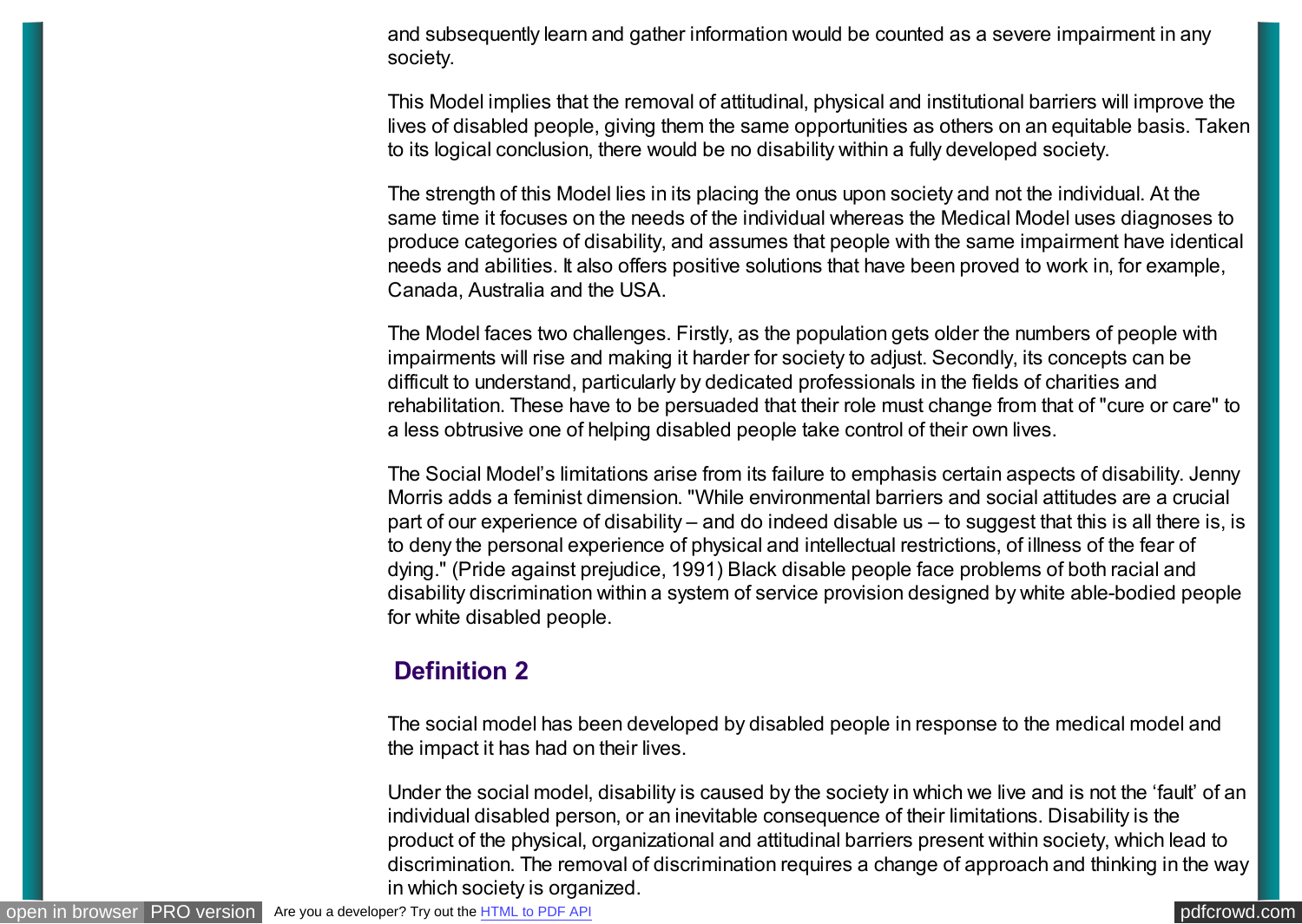The social model takes account of disabled people as part of our economic, environmental and cultural society. The barriers that prevent any individual playing a part in society are the problem, not the individual. Barriers still exist in education, information and communication systems, working environments, health and social support services, transport, housing, public buildings and amenities. The devaluing of disabled people through negative images in the media – films, television and newspapers – also act as a barrier.

The social model has been developed with the aim of removing barriers so that disabled people have the same opportunity as everyone else to determine their own life styles.

A simple example is that of a wheelchair user who has a mobility impairment. He is not actually disabled in an environment where he can use public transport and gain full access to buildings and their facilities in the same way that someone without his impairment would do.

The social model of disability has fundamentally changed the way in which disability is regarded and has had a major impact on anti-discriminatory legislation. However, some disabled people and academics are involved in a re-evaluation of the social model and they argue that the time has come to move beyond this basic position.

### **[Medical Model of Disability](http://www.copower.org/models-of-disability/181-medical-model-of-disability.html)**

#### **Definition 1**

The Medical Model holds that disability results from an individual person's physical or mental limitations, and is largely unconnected to the social or geographical environments. It is sometimes referred to as the Biological-Inferiority or Functional-Limitation Model.

It is illustrated by the World Health Organization's (WHO's) definitions, which significantly were devised by doctors:

- Impairment: any loss or abnormality of psychological or anatomical structure or function.
- Disability: any restriction or lack of ability (resulting from an impairment) to perform an activity in the manner or within the range considered normal for a human being.
- Handicap: any disadvantage for a given individual, resulting from impairment or a disability that limits or prevents the fulfillment of a role that is normal for that individual."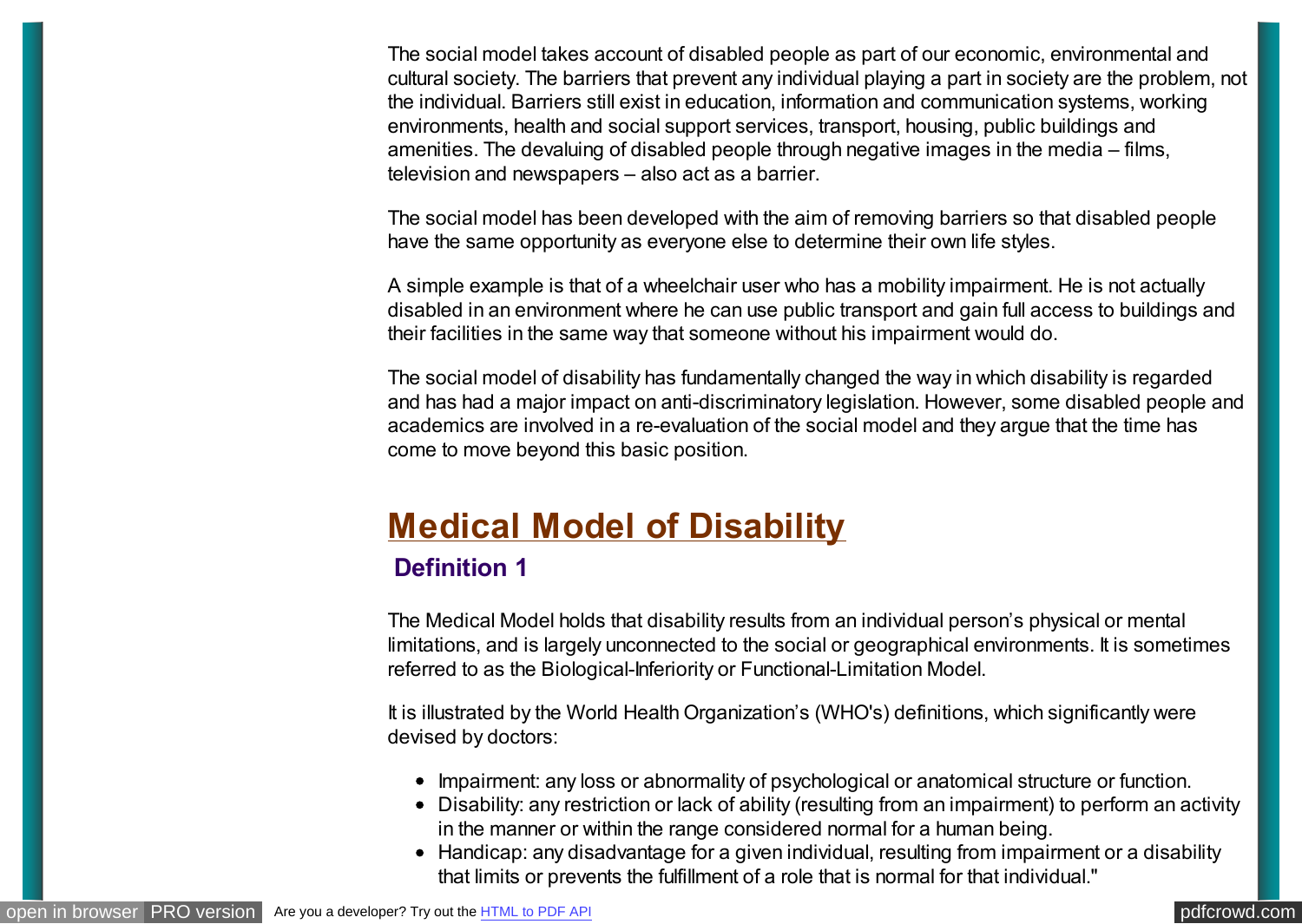From the WHO Classification of Impairments, Disabilities and Handicaps, 1980

From this, it is easy to see how people with disabilities might become stigmatized as "lacking" or "abnormal".

The Medical Model places the source of the problem within a single impaired person, and concludes that solutions are found by focusing on the individual. A more sophisticated form of the model allows for economic factors, and recognizes that a poor economic climate will adversely effect a disabled person's work opportunities. Even so, it still seeks a solution within the individual by helping him or her overcome personal impairment to cope with a faltering labor market.

In simplest terms, the Medical Model assumes that the first step solution is to find a cure or - to use WHO terminology – make disabled people more "normal". This invariably fails because disabled people are not necessarily sick or cannot be improved by remedial treatment. The only remaining solution is to accept the "abnormality" and provide the necessary care to support the "incurable" impaired person. Policy makers are limited to a range of options based upon a program of rehabilitation, vocational training for employment, income maintenance programs and the provision of aids and equipment.

This Functional-Limitation (Medical) model has dominated the formulation of disability policy for years. Although we should not reject out-of-hand its therapeutic aspects which may cure or alleviate the physical and mental condition of many disabled people, it does not offer a realistic perspective from the viewpoint of disabled people themselves. To begin with, most would reject the concept of being "abnormal". Also, the model imposes a paternalistic approach to problem solving which, although well intentioned, concentrates on "care" and ultimately provides justification for institutionalization and segregation. This restricts disabled people's opportunities to make choices, control their lives and develop their potential.

Finally, the Model fosters existing prejudices in the minds of employers. Because the conditional is "medical", a disabled person will ipso facto be prone to ill health and sick leave, is likely to deteriorate, and will be less productive that work colleagues.

#### **Definition 2**

As medical and scientific knowledge expanded profusely, the doctor and the scientist replaced the priest as custodian of societal values and curing processes. Work and production became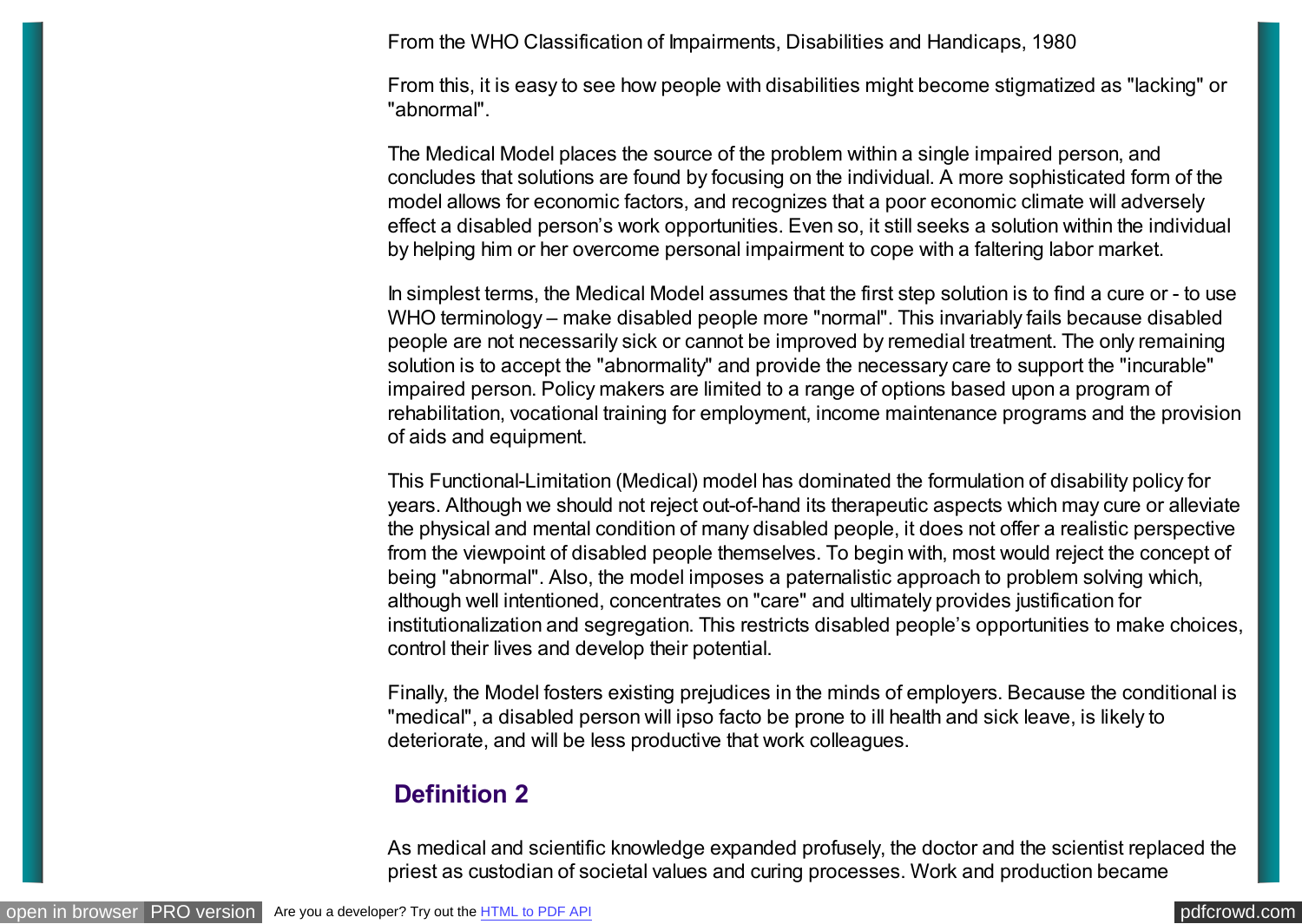commodified, and time became linear. Human worth was then to be determined by perceived work value and profitability; and lifestyles and lives became dictated by the mechanistic practices and institutions of the nation state. Universality replaced particularity, reason replaced mystery, and knowledge and state of the mind superseded the lived experience of the body. 'Normality', then, became determined by the ideal of the white, youthful, able, male body; and otherness to this ideal became hierarchically placed as inferiority. Therefore, difference became redefined as deviance commanding control.

Events of this era were to have a major impact on the lives of those with bodily limitations. The lives of such people were reduced to little more than a medical label, and their futures defined by a medical prognosis. People with disability then became a class requiring physical removal from the "able-bodied" norms of what was developing as an urbanized society. As some commentators note, this was the era when cripples disappeared and disability was created.

As certain groups of people came to be viewed as unproductive and incapable, institutions were established as places with a dual purpose: (a) where such people could be placed whilst other family members could meet workers' obligations; and (b) where such people could be skilled to become productive members of society.

But, with the modern era, there was also an increasing emphasis on scientism and social Darwinism; and this resulted in the roles of special institutions shifting from agents of reform to agents of custody for social control and institutional segregation for those now described as subnormal. Institutions became the instruments for the facilitation of social death. Through a presumed scientific status, care for people with disability became depoloticized, technicalized and professionalized, predicated on notions of tragedy, burden and helpless dependency.

In the post-industrial and post-enlightenment era, disability, in Western society, has been regarded as an individual affliction predominantly cast within scientific and medical discourses. Therefore, "disability" has come to be defined and signified as a power-neutral, objectively observable attribute or characteristic of an "afflicted" person. According to this model, it is the individual, and not society, who has the problem, and different interventions aim to provide the person with the appropriate skills to rehabilitate or deal with it. However, in a culture, supported by modern Western medicine, and which idealizes the idea that the body can be objectified and controlled, those who cannot control their bodies are seen as failures.

In recent years, and with the influence of normalization principles since the 1970's, the locus of an individualized conceptualization has shifted from the state-run (public) institution to community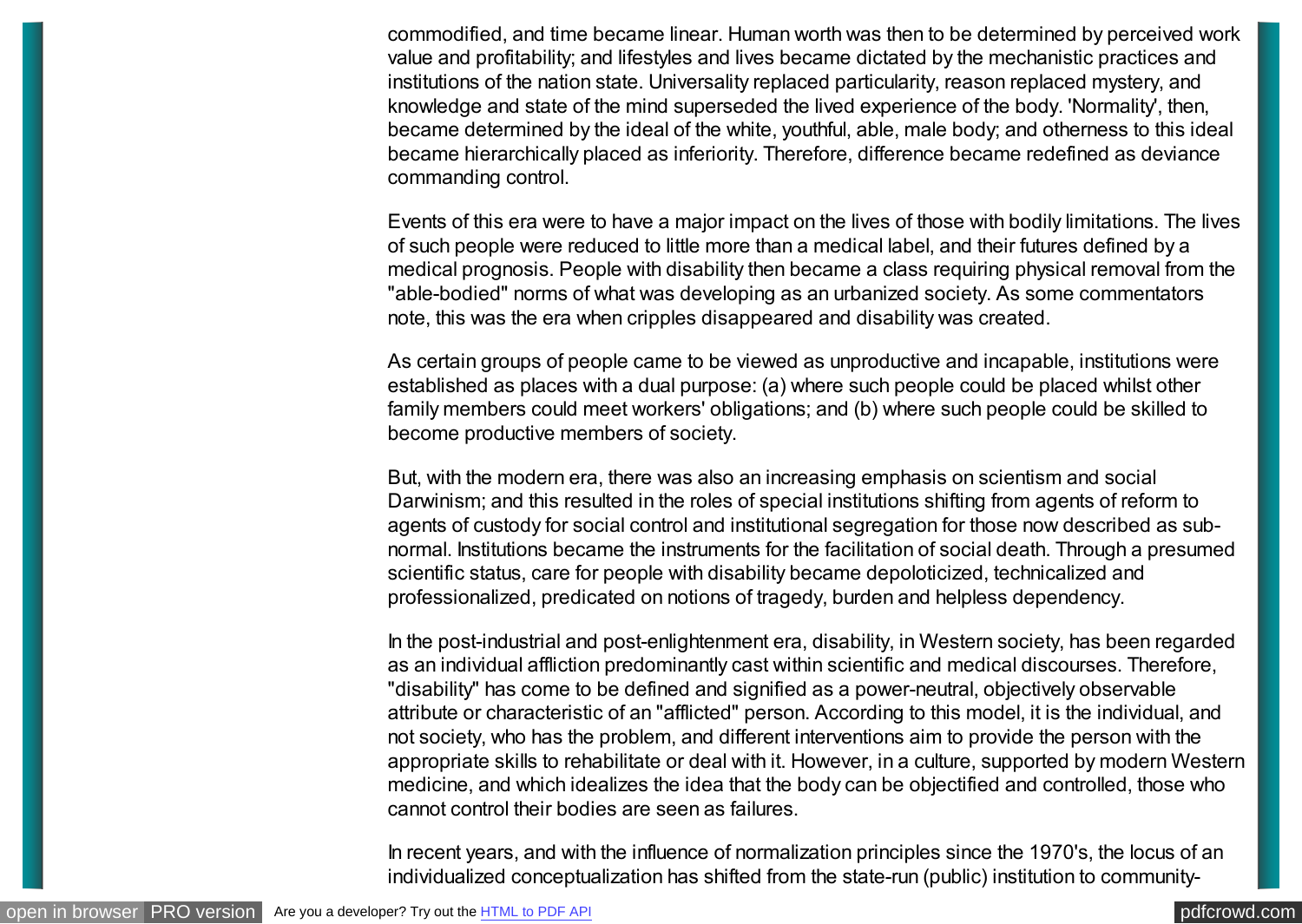based facilities and care. However, the medical perspective of disability remains wedded to the economy, whereby personal capacity and ability are often assessed as incapacity and inability so as to determine a person's eligibility for financial assistance and benefits, and access to personal resources. An economic view narrows the complexity of disability to limitations and restrictions, with implications of whether "flawed" people can be educated or productive.

Lack of access to adequate material resources perpetuates a charity discourse which depicts certain people as in need of help, as objects of pity, as personally tragic, and as dependent and eternal children. It is a discourse of benevolence and altruism; and like with the responses of early Christian communities, this discourse serves a complimentary relationship between perceivably helpless people as instruments for good and virtuous works of mercy and compassion by the more "privileged" members of society.

#### **Definition 3**

The medical model came about as "modern" medicine began to develop in the 19th Century, along with the enhanced role of the physician in society. Since many disabilities have medical origins, people with disabilities were expected to benefit from coming under the direction of the medical profession. Under this model, the problems that are associated with disability are deemed to reside within the individual. In other words, if the individual is "cured" then these problems will not exist. Society has no underlying responsibility to make a "place" for persons with disabilities, since they live in an outsider role waiting to be cured.

The individual with a disability is in the sick role under the medical model. When people are sick, they are excused from the normal obligations of society: going to school, getting a job, taking on family responsibilities, etc. They are also expected to come under the authority of the medical profession in order to get better. Thus, until recently, most disability policy issues have been regarded as health issues, and physicians have been regarded as the primary authorities in this policy area.

One can see the influence of the medical model in disability public policy today, most notably in the Social Security system, in which disability is defined as the inability to work. This is consistent with the role of the person with a disability as sick. It is also the source of enormous problems for persons with disabilities who want to work but who would risk losing all related public benefits, such as health care coverage or access to Personal Assistance Services (for in-home chores and personal functioning), since a person loses one's disability status by going to work.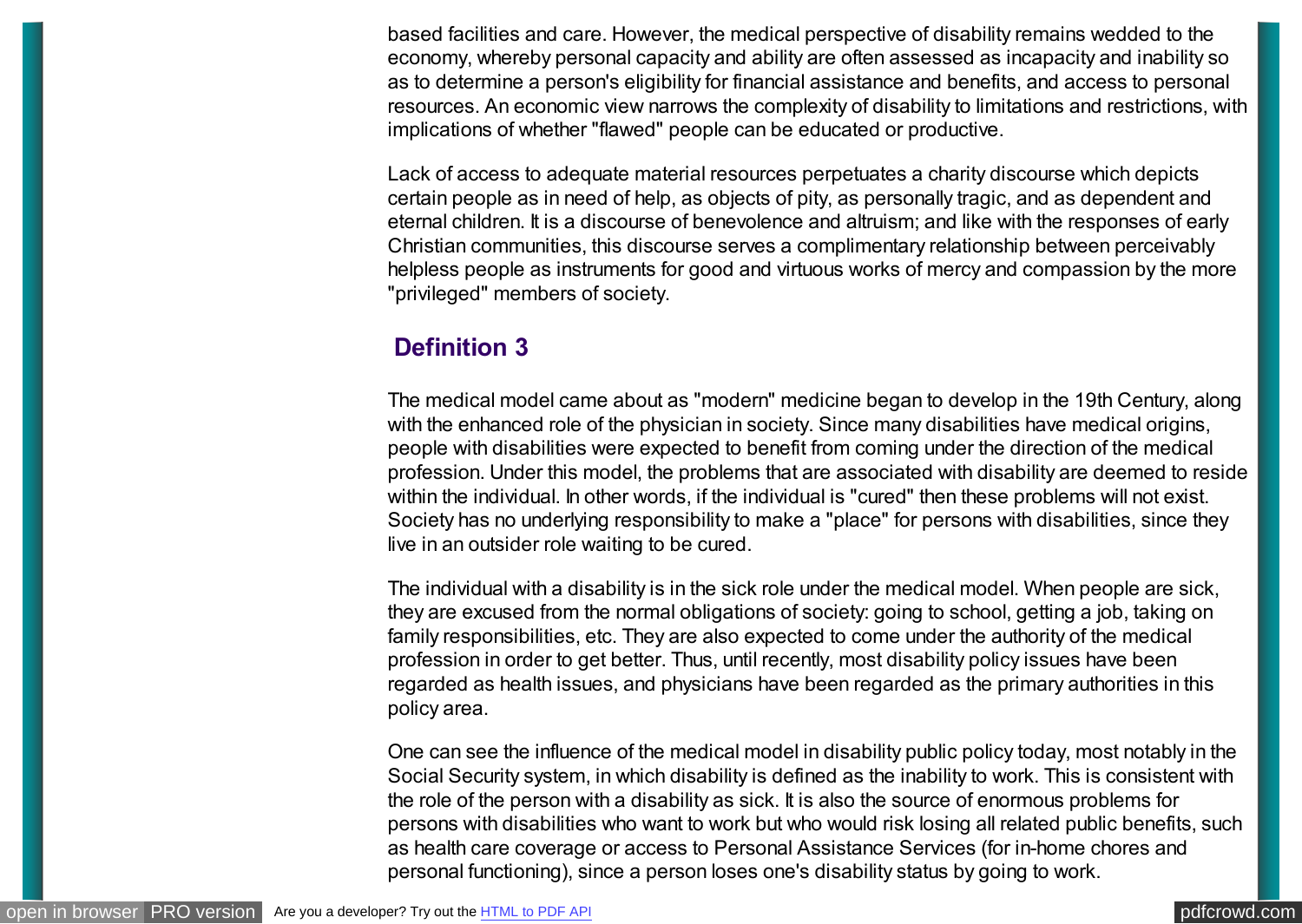### **[Expert/Professional Model of Disability](http://www.copower.org/models-of-disability/180-expertprofessional-model-of-disability.html)**

The Expert/Professional Model has provided a traditional response to disability issues and can be seen as an offshoot of the Medical Model. Within its framework, professionals follow a process of identifying the impairment and its limitations (using the Medical Model), and taking the necessary action to improve the position of the disabled person. This has tended to produce a system in which an authoritarian, over-active service provider prescribes and acts for a passive client.

This relationship has been described as that of fixer (the professional) and fixee (the client), and clearly contains an inequality that limits collaboration. Although a professional may be caring, the imposition of solutions can be less than benevolent. If the decisions are made by the "expert", the client has no choice and is unable to exercise the basic human right of freedom over his or her own actions. In the extreme, it undermines the client's dignity by removing the ability to participate in the simplest, everyday decisions affecting his or her life. E.g. when underwear needs to be changed or how vegetables are to be cooked.

### **[Rights-Based Model of Disability](http://www.copower.org/models-of-disability/179-rights-based-model-of-disability.html)**

In more recent times, however, the notion of 'disability' has come to be conceptualized as a sociopolitical construct within a rights-based discourse. The emphasis has shifted from dependence to independence, as people with disability have sought a political voice, and become politically active against social forces of ableism Disability activists, in engaging in identity politics, have adopted the strategies used by other social movements commanding human and civil rights, against such phenomena as sexism and racism.

### **[Tragedy/Charity Model of Disability](http://www.copower.org/models-of-disability/178-tragedycharity-model-of-disability.html)**

The Tragedy/Charity Model depicts disabled people as victims of circumstance, deserving of pity. This and Medical Model are probably the ones most used by non-disabled people to define and explain disability.

Traditionally used by charities in the competitive business of fund-raising, the application of the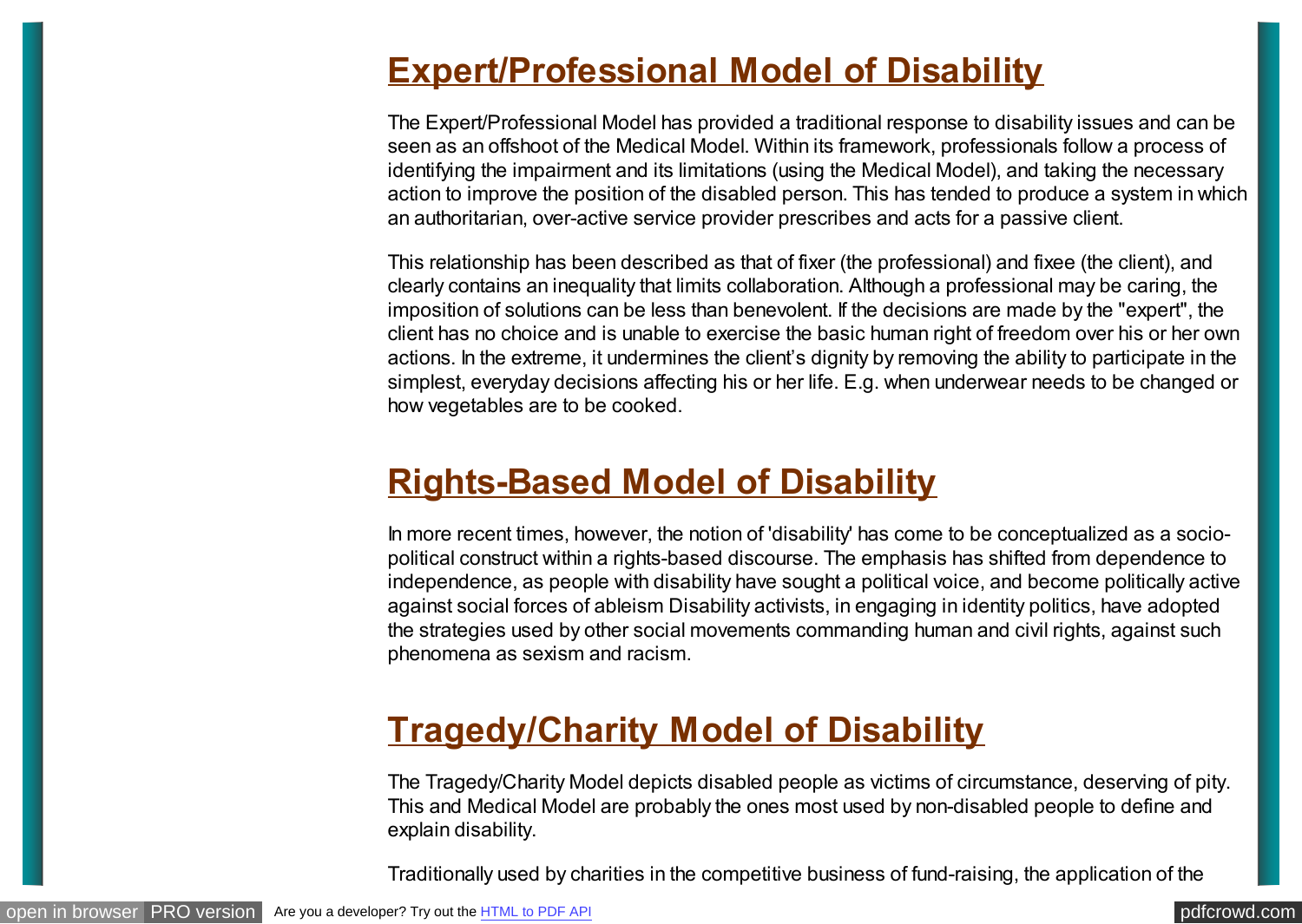Tragedy/Charity Model is graphically illustrated in the televised Children in Need appeals in which disabled children are depicted alongside young "victims" of famine, poverty, child abuse and other circumstances. Whilst such appeals raise considerable funds for services and equipment which are not provided by the state, many disabled people find the negative victim-image thoroughly offensive. In fact Children in Need has been described as "televisual garbage … oppressive to disabled people" M. Oliver quoted in C. Donnellan "Disabilities and Discrimination Issues for the Nineties" 1982. Some go as far as interpreting the tragic portrayal as a means of maintaining a flow of donations and keeping able-bodied people in work.

The Tragedy/Charity Model is condemned by its critics as dis-enabling, and the cause of much discrimination. Speaking on the BBC Everyman program The Fifth Gospel (date?), Nabil Shaban said: "The biggest problem that we, the disabled have, is that you, the non-disabled, are only comfortable when you see us as icons of pity." Because disabled people are seen as tragic victims, it follows that they need care, are not capable of looking after themselves or managing their own affairs, and need charity in order to survive.

From tragedy and pity stems a culture "care". Although highly praiseworthy in many respects, it carries certain dangers. Numerous charities exist to support and care for people with a particular type of disability, thereby medically classifying, segregating and often – as with the Medical Model – institutionalizing many disabled people. Over 400,000 adults in Great Britain are affected by institutionalization Given the choice, many, if not most would opt for community life with adequate support.

The idea of if being recipients of charity lowers the self-esteem of people with disabilities. In the eyes of "pitying" donors, charitable giving carries with it an expectation of gratitude and a set of terms imposed upon the beneficiary. The first is patronizing; the second limiting upon the choices open to disabled people. Also, employers will view disabled people as charitable cases. Rather than address the real issues of creating a workplace conducive to the employment of people with disabilities, employers may conclude that making charitable donations meets social and economic obligations.

This is not to advocate dismantling charities and outlaw caring, charitable acts, which enrich our society and bring badly needed funds. But we do need to educate charity managers and professionals to review the way they operate and ensure that funds are channeled to promote the empowerment of disabled people and their full integration into our society as equal citizens – requiring our respect and not our pity.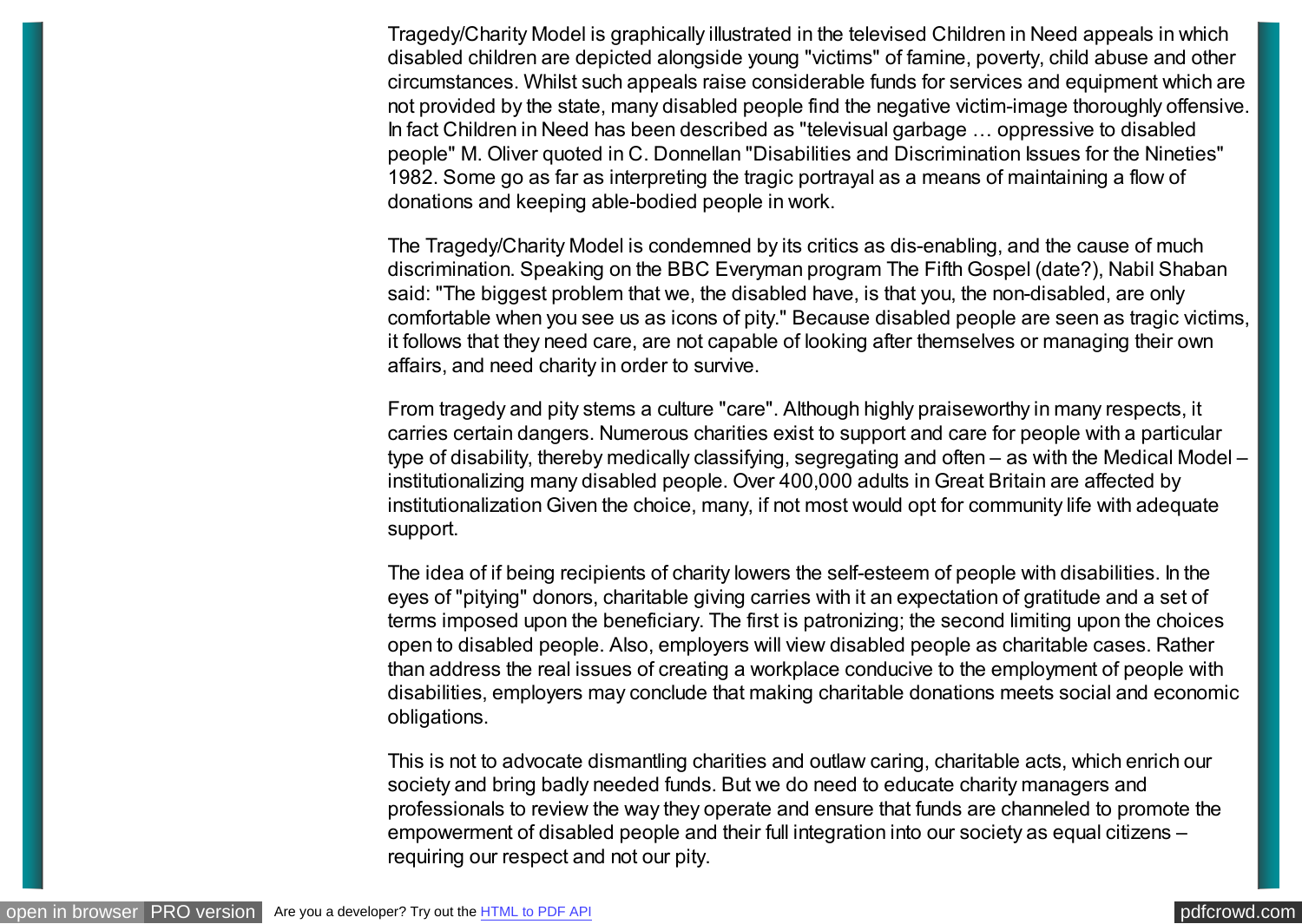# **[Religious/Moral Model of Disability](http://www.copower.org/models-of-disability/177-religiousmoral-model-of-disability.html)**

#### **Definition 1**

The Religious Model views disability as a punishment inflicted upon an individual or family by an external force. It can be due to misdemeanors committed by the disabled person, someone in the family or community group, or forbears. Birth conditions can be due to actions committed in a previous reincarnation.

Sometimes the presence of "evil spirits" is used to explain differences in behavior, especially in conditions such as schizophrenia. Acts of exorcism or sacrifice may be performed to expel or placate the negative influence, or recourse made to persecution or even death of the individual who is "different".

In some cases, the disability stigmatizes a whole family, lowering their status or even leading to total social exclusion. Or it can be interpreted as an individual's inability to conform within a family structure. Conversely, it can be seen as necessary affliction to be suffered before some future spiritual reward.

It is an extreme model, which can exist in any society where deprivation is linked to ignorance, fear and prejudice.

#### **Definition 2**

In a Western Judea-Christian society, the roots of understanding bodily difference have been grounded in Biblical references, the consequent responses and impacts of the Christian church, and the effect of the enlightenment project underpinning the modern era. These embodied states were seen as the result of evil spirits, the devil, witchcraft or God's displeasure. Alternatively, such people were also signified as reflecting the "suffering Christ", and were often perceived to be of angelic or beyond-human status to be a blessing for others.

Therefore, themes which embrace notions of sin or sanctity, impurity and wholeness, undesirability and weakness, care and compassion, healing and burden have formed the dominant bases of Western conceptualizations of, and responses to, groups of people who, in a contemporary context, are described as disabled. In the past, various labels have been used for such people. These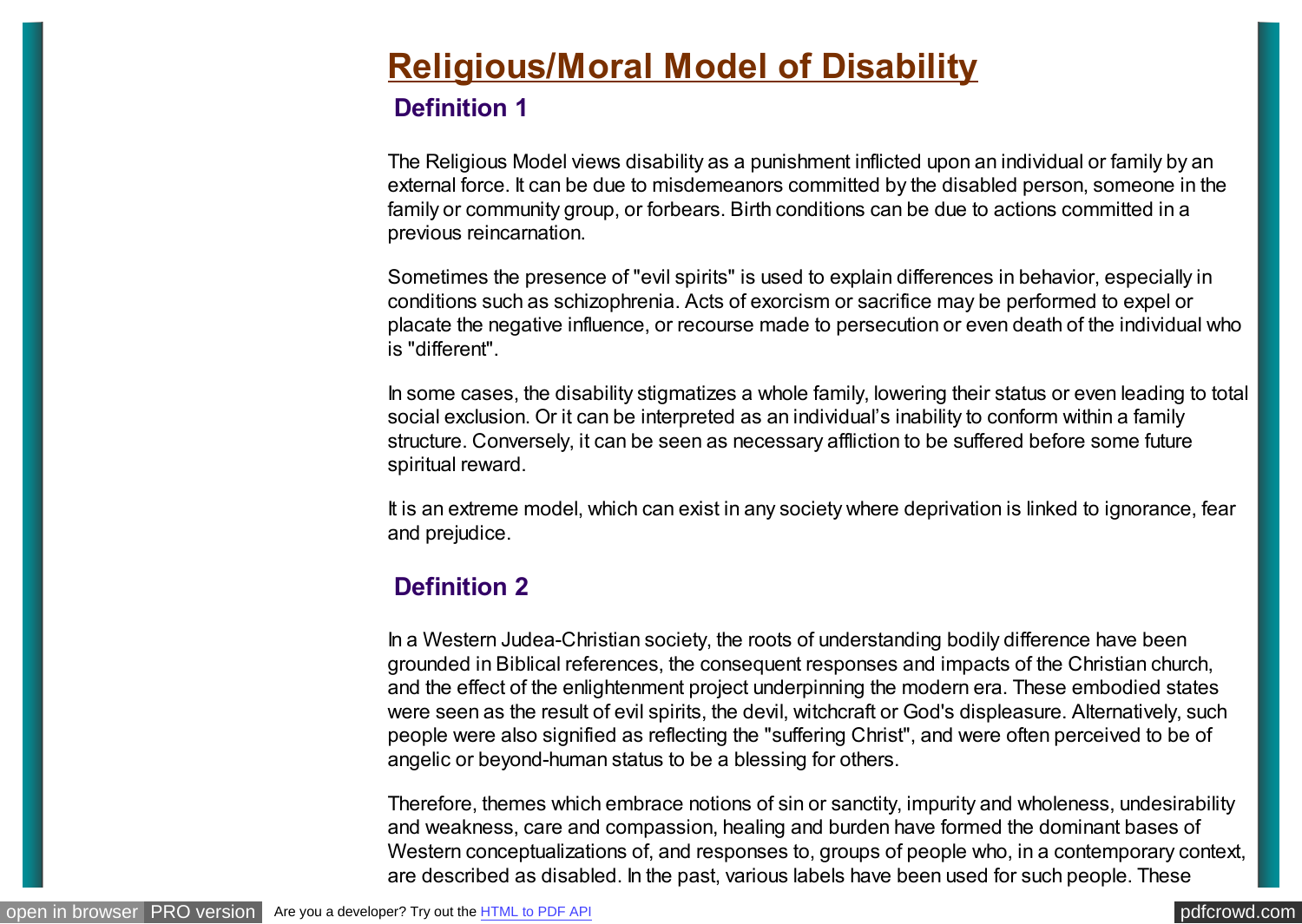include crippled, lame, blind, dumb, deaf, mad, feeble, idiot, imbecile, and moron.

In the nomadic and/or agrarian societies of pre-industrialization, when time was cyclic, people perceived with limitations often lived with their families. They were ascribed roles and tasks in line with their capabilities, and which fulfilled the co-operative requirements for corporate survival. Others, though, could not stay with their families. Some were ostracized, and their survival threatened, because of a popular conception that such persons were monsters, and therefore unworthy of human status. Some became homeless and dislocated for other reasons such as poverty or shame. Religious communities, often within the local precincts or parishes, responded to these groups of people in various ways. These included the promotion and seeking of cures by such actions as exorcisms, purging, rituals and so on; or providing care, hospitality and service as acts of mercy and Christian duty to "needy strangers".

However, important changes were to occur with the evolvement of the modern era profoundly influenced by the enlightenment and industrialization. During this time, religious values and modes were challenged by the uprising of reason and rationality.

#### **Definition 3**

The Moral model is historically the oldest and is less prevalent today. However, there are many cultures that associate disability with sin and shame, and disability is often associated with feelings of guilt, even if such feelings are not overtly based in religious doctrine. For the individual with a disability, this model is particularly burdensome. This model has been associated with shame on the entire family with a member with a disability. Families have hidden away the disabled family member, keeping them out of school and excluded from any chance at having a meaningful role in society. Even in less extreme circumstances, this model has resulted in general social ostracism and self-hatred.

### **[Economic Model of Disability](http://www.copower.org/models-of-disability/176-economic-model-of-disability.html)**

Under this Model, disability is defined by a person's inability to participate in work. It also assesses the degree to which impairment affects an individual's productivity and the economic consequences for the individual, employer and the state. Such consequences include loss of earnings for and payment for assistance by the individual; lower profit margins for the employer; and state welfare payments.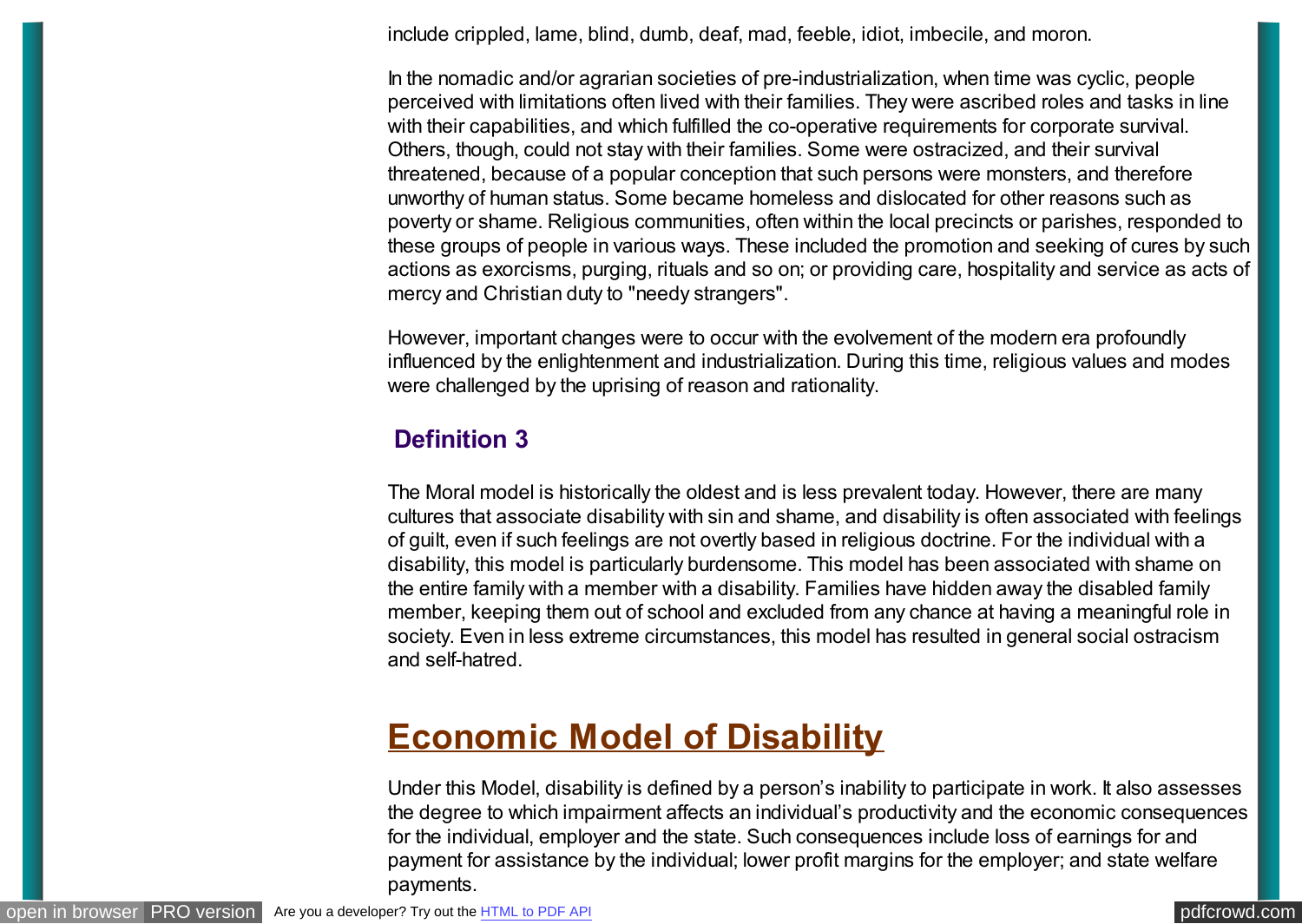The Economic Model is used primarily by policy makers to assess distribution of benefits to those who are unable to participate fully in work. In recent years, however, the preoccupation with productivity has conflicted with the application of the Medical Model to classify disability to counter fraudulent benefit claims, leading to confusion and a lack of co-ordination in disablement policy.

The challenge facing the Economic Model is how to justify and support, in purely economic terms, a socially desirable policy of increasing participation in employment. Classical economic laws of supply and demand stipulate that an increase in the labor market results in decreased wages. Arguably, extending access to work through equal opportunities reduces an employer's labor costs, but other factors come into play.

The value of labor is based upon its contribution to marginal cost, i.e. the cost of producing the last unit of production. This only works when employees make an equal contribution to marginal cost. However, evidence suggests that disabled employees make a lower contribution than their work colleagues do, resulting in losses in production and lower profits for the employer.

Employers may recognize compensations for any loss in employing less-productive disabled employees through kudos, publicity, customer alignment and expansion arising from their presentations as an organization with community values. However, employers are not generally altruistic and hold the economic viability and operational effectiveness of their organization as higher priorities than demonstrating social awareness. Their economic option is to pay disabled employees less or have the losses met through subsidy.

The problem for the users of Economic Model is one of choice. Which is better: to pay the disabled employee for loss of earnings, or the employer for loss of productivity? The first carries stigma for the disabled person by underlining their inability to match the performance of work colleagues. With the latter, difficulties arise in correctly assessing the correct level of subsidy. The productivity of a disabled employee may well change, as well as the marginal costs of the total workforce.

This leaves one outstanding difficulty for the socially minded economist. How do we achieve an equitable, effective, value-for-money distribution of disability related benefits? It is likely that there will be people with disabilities that prevent them from doing working. There will be others whose productivity levels are so low that the tax benefits to the public purse are outweighed by the employment subsidy. In economic terms, these people are unemployable and should be removed from employment to supplementary benefits, saving the expenditure on the subsidy. But is this socially acceptable? This apparent conflict has created ambiguity in agreeing social security goals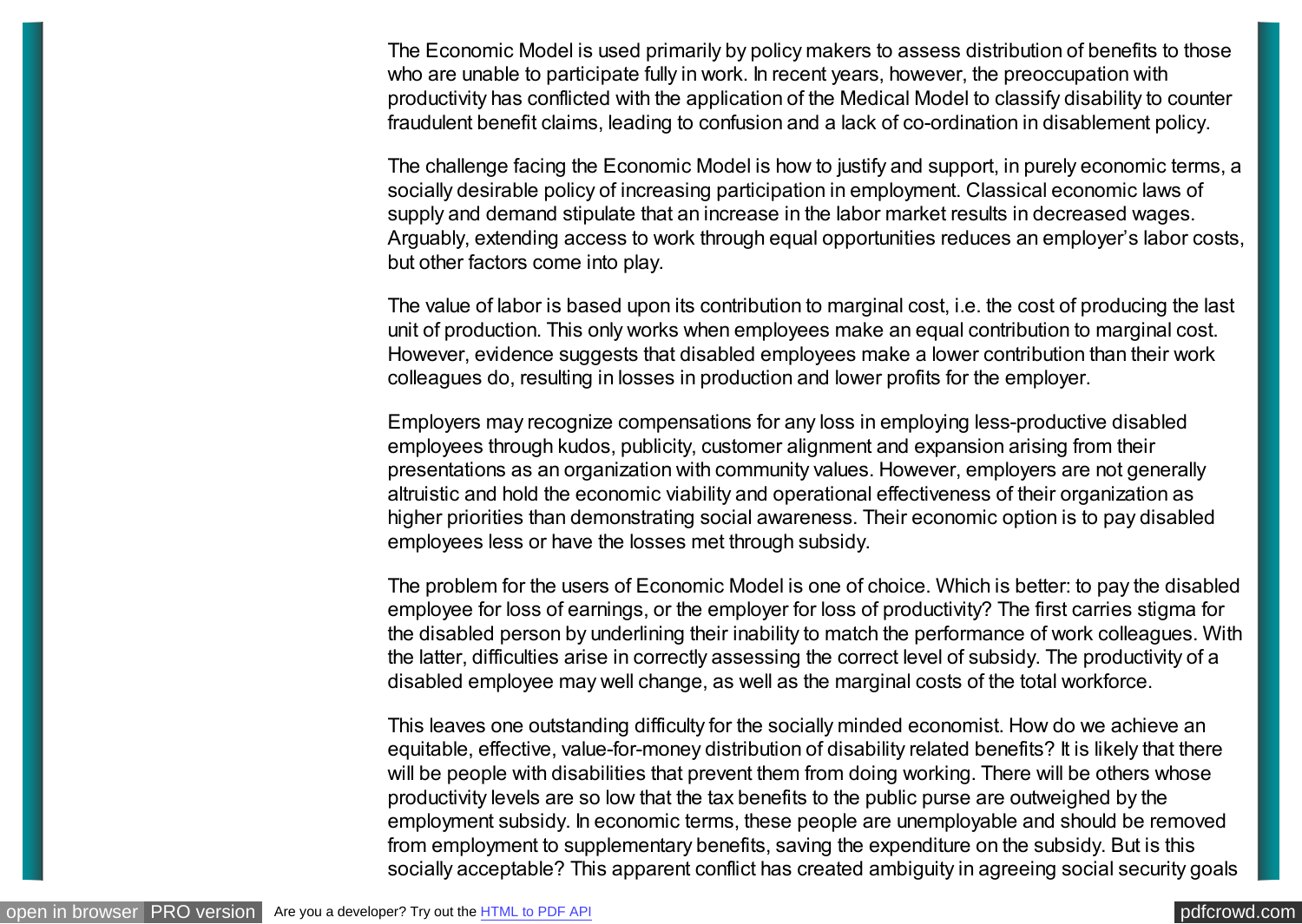and has led to stigmatization of disabled people as a burden on public funds rather than partners in the creation of general social prosperity.

Social security benefits are not designed to remove disabled people from poverty. The policy maker needs to balance equity (the right of the individual to self-fulfilment and social participation through work) and efficiency. The true value of the Economic Model is maintaining this balance in the macroeconomic context of trade cycles, inflation, globalization and extraordinary events such as wars.

### **[Customer/Empowering Model of Disability](http://www.copower.org/models-of-disability/175-customerempowering-model-of-disability.html)**

This is the opposite of the Expert Model. Here, the professional is viewed as a service provider to the disabled client and his or her family. The client decides and selects what services they believe are appropriate whilst the service provider acts as consultant, coach and resource provider.

Recent operations of this Model have placed financial resources into the control of the client, who may choose to purchase state or private care or both.

## **[Rehabilitation Model of Disability](http://www.copower.org/models-of-disability/174-rehabilitation-model-of-disability.html)**

#### **Definition 1**

This is an offshoot of the medical model, which regards the disability as a deficiency that must be fixed by a rehabilitation professional or other helping professional.

### **Definition 2**

This model is similar to the medical model; it regards the person with a disability as in need of services from a rehabilitation professional who can provide training, therapy, counseling or other services to make up for the deficiency caused by the disability. Historically, it gained acceptance after World War II when many disabled veterans needed to be re-introduced into society. The current Vocational Rehabilitation system is designed according to this model.

Persons with disabilities have been very critical of both the medical model and the rehabilitation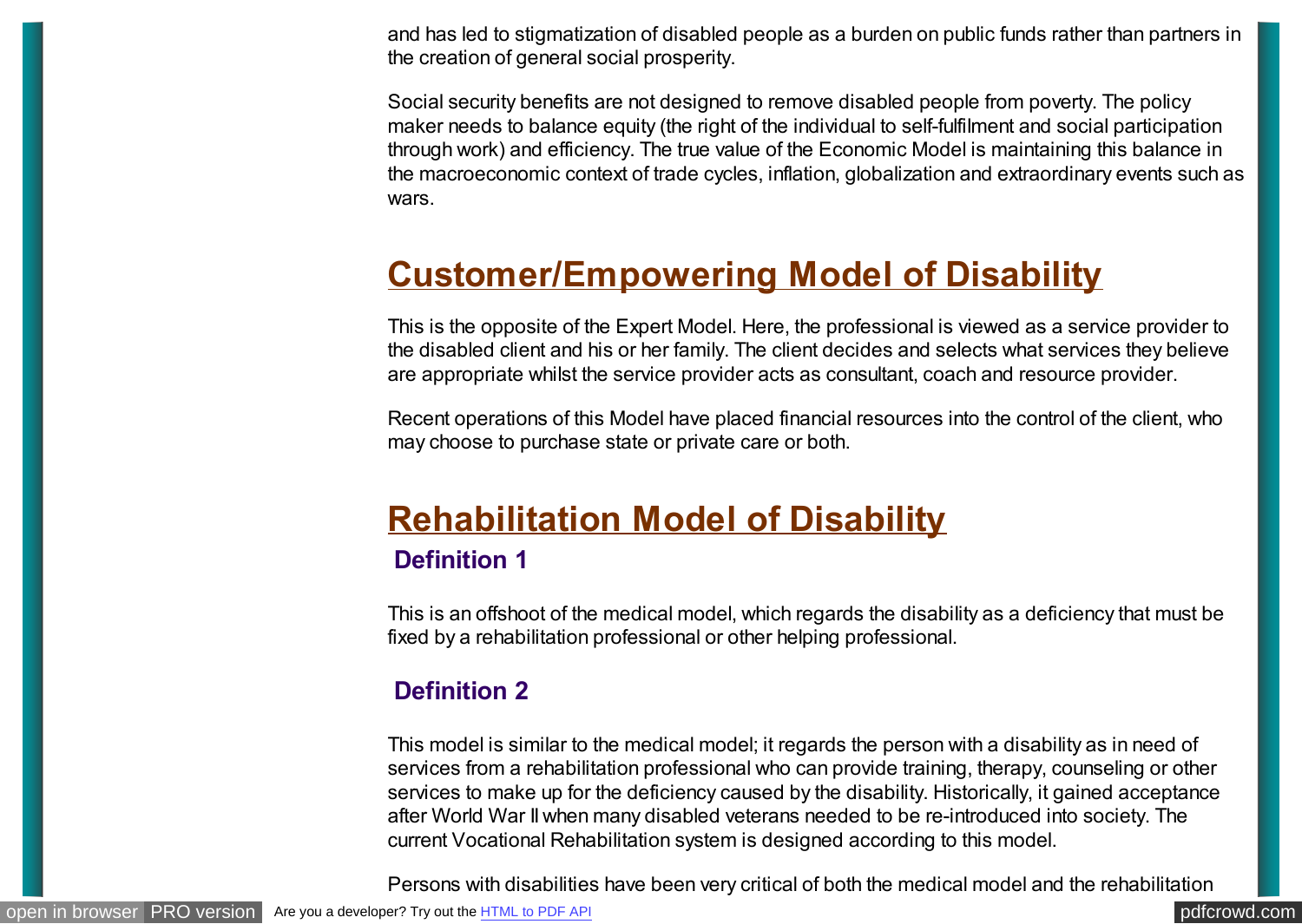model. While medical intervention can be required by the individual at times, it is naive and simplistic to regard the medical system as the appropriate locus for disability related policy matters. Many disabilities and chronic medical conditions will never be cured. Persons with disabilities are quite capable of participating in society, and the practices of confinement and institutionalization that accompany the sick role are simply not acceptable.

[Home](http://www.copower.org/home.html) | [Support](http://www.copower.org/support.html) | [Assistive Tech](http://www.copower.org/assistive-tech.html) | [Housing](http://www.copower.org/housing.html) | [Leadership](http://www.copower.org/leader.html) | [Recovery](http://www.copower.org/recovery.html) | [LTC](http://www.copower.org/ltc.html)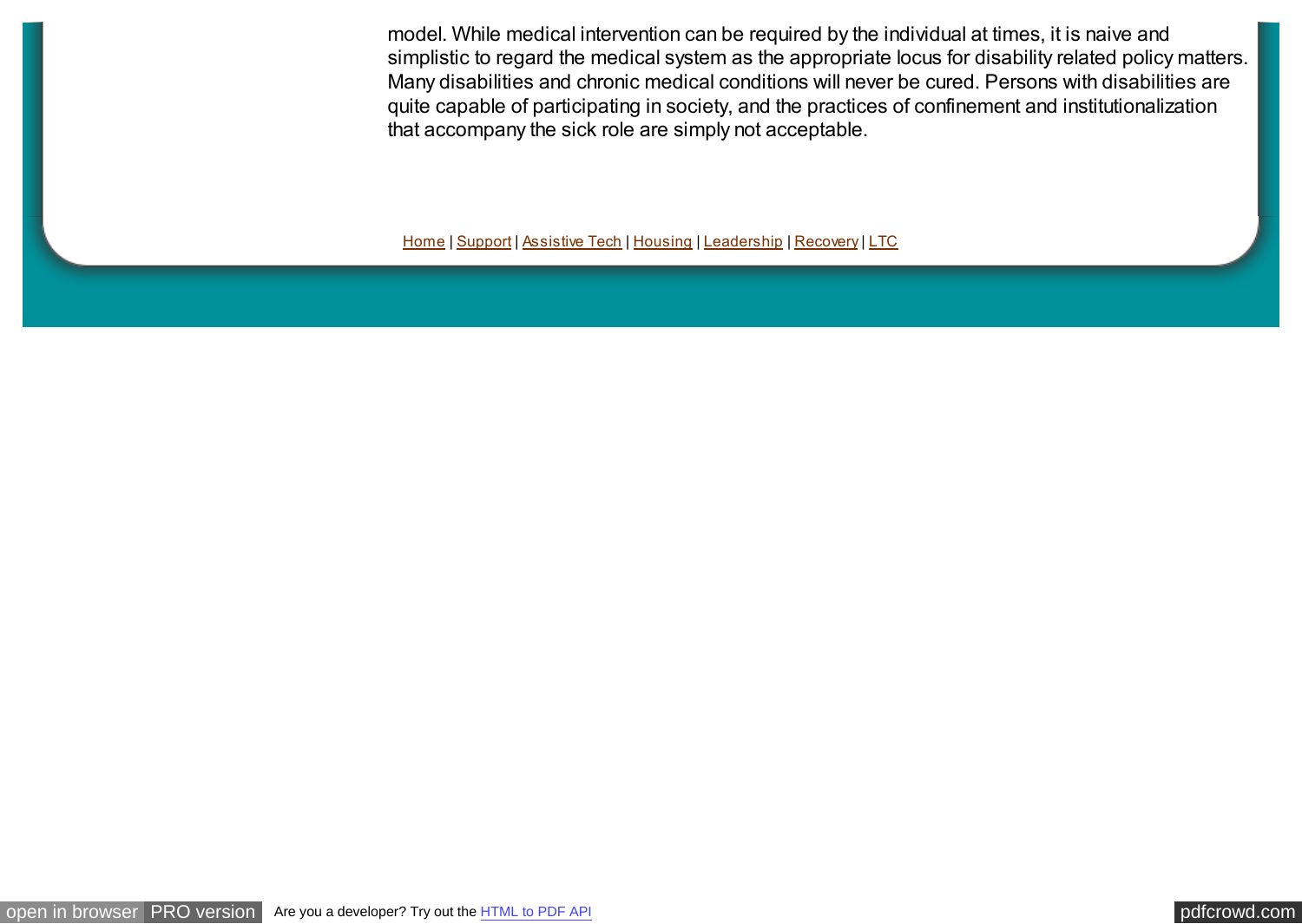**<http://www.copower.org/models-of-disability.html>**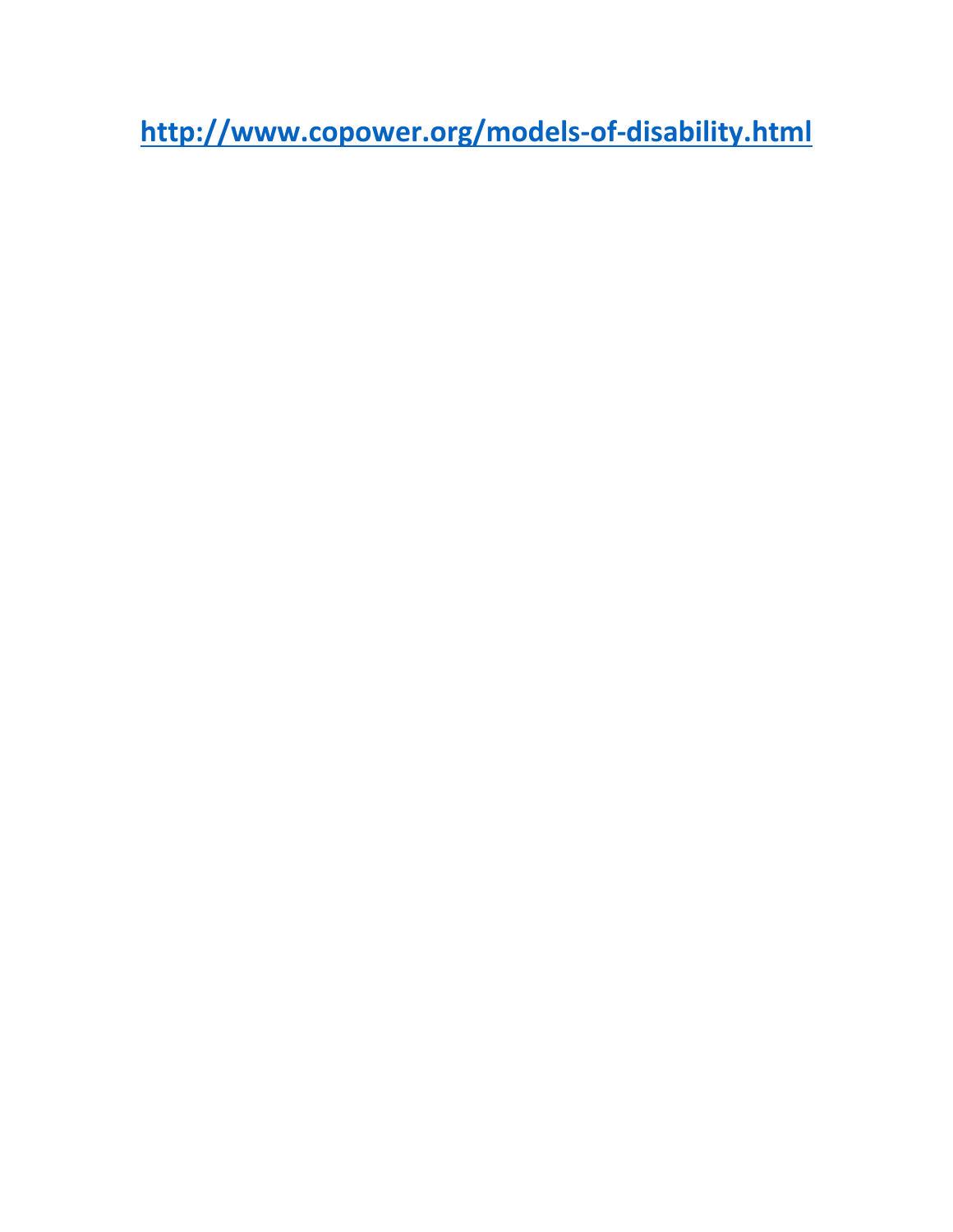**For at least three decades, disability rights activists have challenged exclusionary and stigmatizing social processes that constrain people with disabilities, an effort highlighted by the 1990 enactment of the Americans with Disabilities Act. However, all environmental barriers to participation by people with disabilities may not be eliminated by a policy strategy that focuses on discrimination and fails to address many forms of oppression that do not fall under legal definitions of discrimination. The human variation model of disability defines disability as the systematic mismatch between physical and mental attributes of individuals and the present (but not the potential) ability of social institutions to accommodate those attributes. Although rights-based approaches remain necessary to overcome the barriers facing many Americans with disabilities, a policy strategy that builds on a human variation approach may further efforts to eliminate disability oppression.**

# **Disability and Institutional Change**

**A Human Variation Perspective on Overcoming Oppression**

**(Abstract)**

**[Kay Schriner,](http://dps.sagepub.com/search?author1=Kay+Schriner&sortspec=date&submit=Submit) University of Arkansas**

**<http://dps.sagepub.com/content/12/2/100.short>**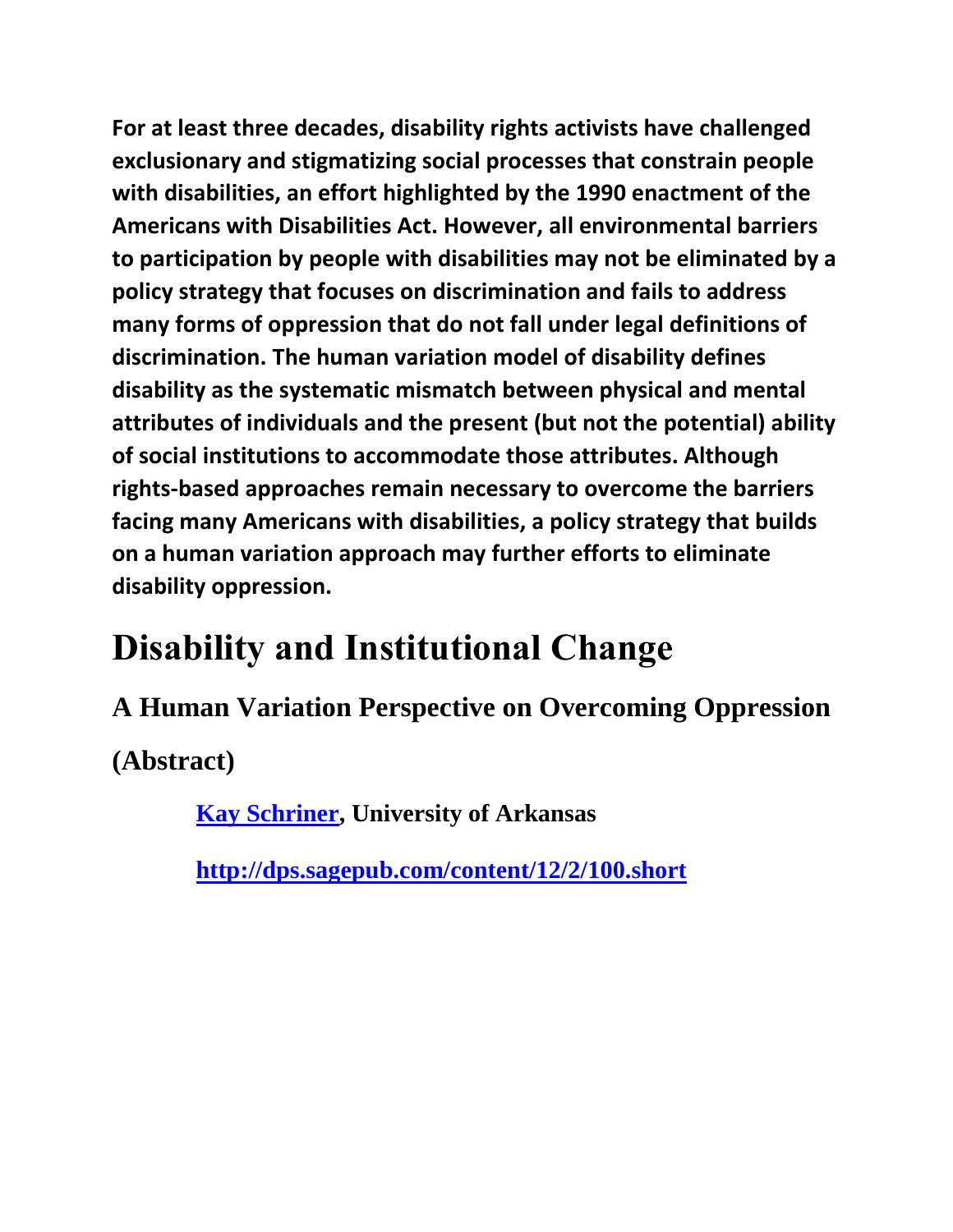Under the Empowerment Model people with disabilities and their carers have a right to fully understand the nature of that person's disability/ies on any level; where it is or isn't experienced as their identity or selfhood, which parts the person feels are strengths that need advocacy and appreciation and which parts the person finds degenerative, painful or reducing their quality of life, which things they feel require only acceptance, which require only advocacy, which they would prefer some help managing or developing adaptations for, which parts they would like to explore treatment for. The Empowerment model avoids emphasis on or direction toward cure. It focuses not on their label/s but their personhood regardless of the label/s that are experienced as integrated into, containing or constraining that personhood. The only goal of the Empowerment model of disability is that of empowering the individual.

[http://blog.donnawilliams.net/2014/01/22/the-empowerment](http://blog.donnawilliams.net/2014/01/22/the-empowerment-model-of-disability-by-donna-williams/)[model-of-disability-by-donna-williams/](http://blog.donnawilliams.net/2014/01/22/the-empowerment-model-of-disability-by-donna-williams/)